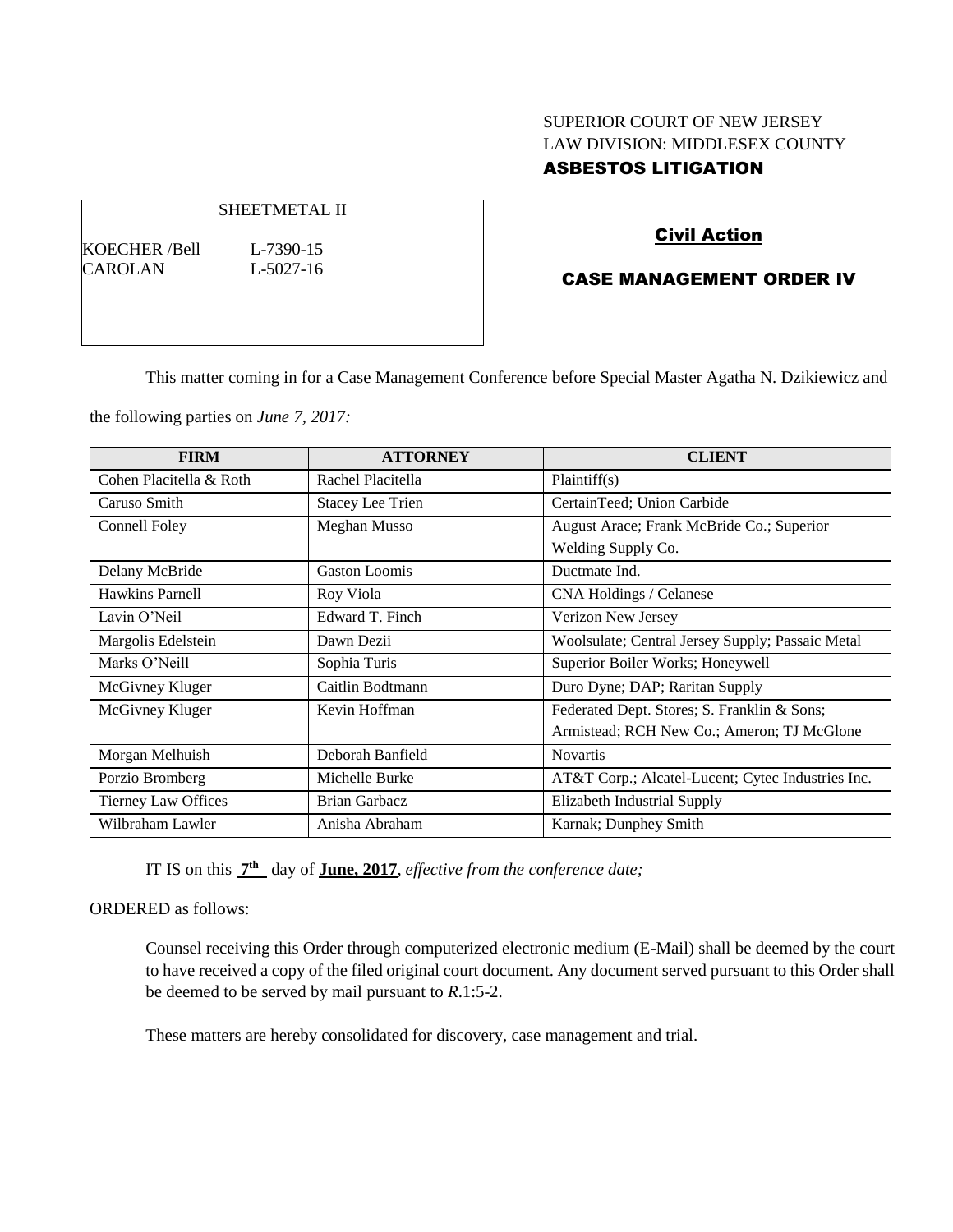## **DISCOVERY**

- July 7, 2017 Fact discovery, including depositions, shall be completed by this date. Plaintiff's counsel shall contact the Special Master within one week of this deadline if all fact discovery is not completed.
- July 14, 2017 Depositions of corporate representatives shall be completed by this date.

### **SUMMARY JUDGMENT MOTION PRACTICE**

- July 21, 2017 Plaintiff's counsel shall advise, in writing, of intent not to oppose motions by this date.
- August 4, 2017 Summary judgment motions shall be filed no later than this date.
- September 1, 2017 Last return date for summary judgment motions.

## **MEDICAL DEFENSE**

August 15, 2017 Defendants shall identify its medical experts and serve medical reports, if any, by this date. **In addition, defendants shall notify plaintiff's counsel (as well as all counsel of record) of a joinder in an expert medical defense by this date.**

### **LIABILITY EXPERT REPORTS**

| July 14, 2017      | Plaintiff shall identify its liability experts and serve liability expert reports or a certified expert<br>statement by this date or waive any opportunity to rely on liability expert testimony. |
|--------------------|---------------------------------------------------------------------------------------------------------------------------------------------------------------------------------------------------|
| September 15, 2017 | Defendants shall identify its liability experts and serve liability expert reports, if any, by this<br>date or waive any opportunity to rely on liability expert testimony.                       |
| September 29, 2017 | Plaintiff shall identify its rebuttal liability experts and serve rebuttal liability expert reports, if<br>any, by this date.                                                                     |

### **EXPERT DEPOSITIONS**

October 20, 2017 Expert depositions shall be completed by this date. To the extent that plaintiff and defendant generic experts have been deposed before, the parties seeking that deposition in this case must file an application before the Special Master and demonstrate the necessity for that deposition. To the extent possible, documents requested in a deposition notice directed to an expert shall be produced three days in advance of the expert deposition. The expert shall not be required to produce documents that are readily accessible in the public domain.

### **PRE-TRIAL AND TRIAL**

| June 30, 2017  | The settlement conference previously scheduled on this date is <b>cancelled</b> . |
|----------------|-----------------------------------------------------------------------------------|
| August 1, 2017 | The settlement conference previously scheduled on this date is <b>cancelled</b> . |

 $\_$  ,  $\_$  ,  $\_$  ,  $\_$  ,  $\_$  ,  $\_$  ,  $\_$  ,  $\_$  ,  $\_$  ,  $\_$  ,  $\_$  ,  $\_$  ,  $\_$  ,  $\_$  ,  $\_$  ,  $\_$  ,  $\_$  ,  $\_$  ,  $\_$  ,  $\_$  ,  $\_$  ,  $\_$  ,  $\_$  ,  $\_$  ,  $\_$  ,  $\_$  ,  $\_$  ,  $\_$  ,  $\_$  ,  $\_$  ,  $\_$  ,  $\_$  ,  $\_$  ,  $\_$  ,  $\_$  ,  $\_$  ,  $\_$  ,